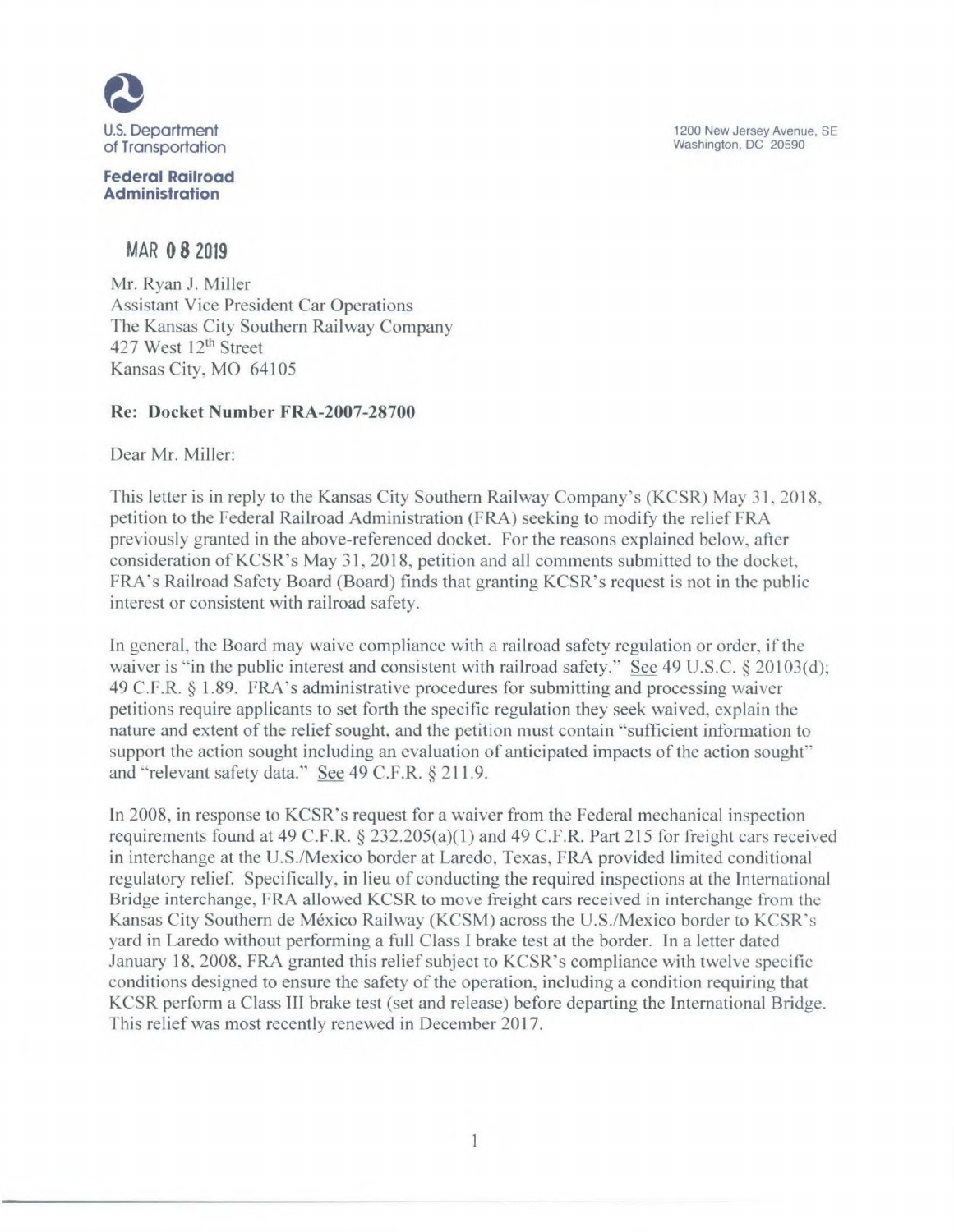KCSR's May 31, 2018, petition asks FRA to allow KCSM to conduct the Class III brake test, required by the existing waiver, to be performed at the International Bridge at KCSM's Nuevo Laredo or Sanchez Yards in Tamaulipas, Mexico, both of which are within 9 miles of the International Bridge. Both the Nuevo Laredo and Sanchez Yards are also within 19 miles of KCSR's Laredo, Texas, yard where northbound trains coming from Mexico receive full Class I brake tests and mechanical inspections.

KCSR notes that out of over 8,000 northbound trains traveling from Mexico over the International Bridge in 2016 and 2017, there was a "0.2% failure rate with the Class III test on the bridge" and that "[m]ost of these failures were due to trespasser vandalism while the train was stopped for the Class III test." In support of its request, KCSR notes a variety of actions it and KCSM have taken to enhance the safety of trains operating northbound into the U.S., including the installation and use of a variety of advanced "condition-based monitoring technologies" at strategic locations, KCSM's efforts to align its mechanical operations to "better reflect the train inspection and testing requirements that are followed in the U.S.," the development of a Spanish Language Qualified Mechanical Inspector Training curriculum, and a bi-lingual Electronic Air Slip. KCSR notes that these improvements have made "significant positive impacts on the number of defects found on Northbound Trains receiving Class I Air Brake Tests and Pre-Departure inspections in 2017, cutting the FRA defect ratio almost in half between February 2017 and March 2018."

In response to the public notice of KCSR's request, FRA received comments from various rail labor organizations,<sup>1</sup> several members of Congress, the Association of American Railroads (AAR), KCSR, and members of the public. The labor organizations requested that FRA hold a public hearing on KCSR's request, generally asserting that the docket and KCSR's waiver request itself do not contain sufficient information for interested parties to fully evaluate the waiver request.<sup>2</sup> In a letter signed by several members of Congress, including then House Committee on Transportation and Infrastructure Ranking Member Peter Defazio and Subcommittee on Railroads, Pipelines, and Hazardous Materials Ranking Member Michael Capuano, those members expressed their opposition to KCSR's waiver request. AAR's and KCSR's comments responded to opposing comments received and were in support of the waiver modification request. All six comments from members of the public opposed the waiver request.

After careful review and consideration of KCSR's May 31, 2018, waiver modification request and all comments submitted to the docket of this proceeding, the Board concluded that granting the requested relief is not justified based on the information KCSR has provided. The Board agrees with the comments received noting a general lack of supporting information in KCSR's May 31, 2018, request.

I The Transportation Trades Department, AFL-C10 filed comments; the Brotherhood of Locomotive Engineers and Trainmen and the Transportation Division of the International Association of Sheet Metal, Air, Rail and Transportation Workers filed joint comments; and the Brotherhood of Railway Carmen Division, Transportation Communications Union and the Transport Workers Union of America filed joint comments.

<sup>&</sup>lt;sup>2</sup> Because, as discussed below, the Board is denying KCSR's May 31, 2018, request to modify the existing relief in this docket due to insufficient supporting information, the Board does not believe holding a public hearing is necessary.